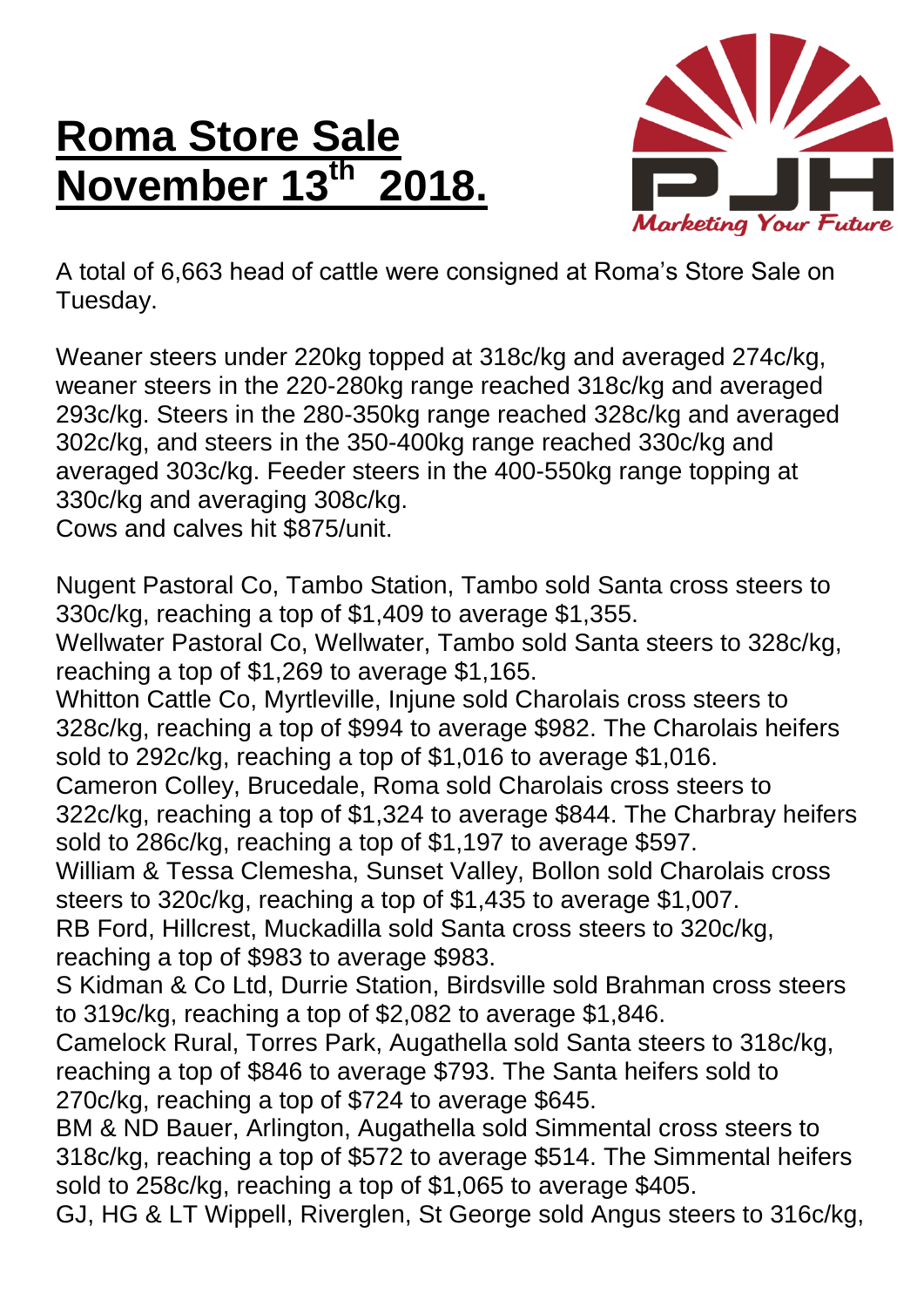reaching a top of \$1,119 to average \$1,119.

S & R White Family Trust, Mt Saltbush, Roma sold Angus cross steers to 316c/kg, reaching a top of \$906 to average \$782. The Angus cross heifers sold to 286c/kg, reaching a top of \$744 to average \$654. M & TL & JV Kehl, Hillview, Wallumbilla sold Braford steers to 316c/kg, reaching a top of \$810 to average \$776.

MI McClymont, Bundoran, Richmond sold Angus steers to 310c/kg, reaching a top of \$946 to average \$699. The Angus heifers sold to 280c/kg, reaching a top of \$972 to average \$611.

Layershire Pty Ltd, Koorandai, Roma sold Angus cross steers to 306c/kg, reaching a top of \$711 to average \$589. The Angus cross heifers sold to 270c/kg, reaching a top of \$769 to average \$490.

Heifers under 220kg topped at 270c/kg and averaged 232c/kg, while heifers in the 220 – 280kg range topped at 286c/kg and averaged 253c/kg. Heifers in the 280-350kg range topped at 292c/kg, averaging 251c/kg. Heifers in the 350-450kg range topped at 286c/kg, averaging 256c/kg.

Dalco Pastoral, Sugarloaf, Wallumbilla sold Santa heifers to 283c/kg, reaching a top of \$1,024 to average \$800.

Guthrie Pastoral Group, Baroona, Injune sold Santa cross heifers to 282c/kg, reaching a top of \$736 to average \$690.

BC Stinson, Benarby, Mungallala sold Santa heifers to 270c/kg, reaching a top of \$492 to average \$453.

Cows in the 300-400kg range reached 244c/kg and averaged 189c/kg, while cows in the 400kg-500kg range reached 270c/kg and averaged 227c/kg. Cows over 500kg topped at 253c/kg, averaging 242c/kg.

## *PJH sell 7 th position next week.*

*Please be aware that all cattle being sold must be accompanied by a National Cattle Health Declaration as well as NVD*